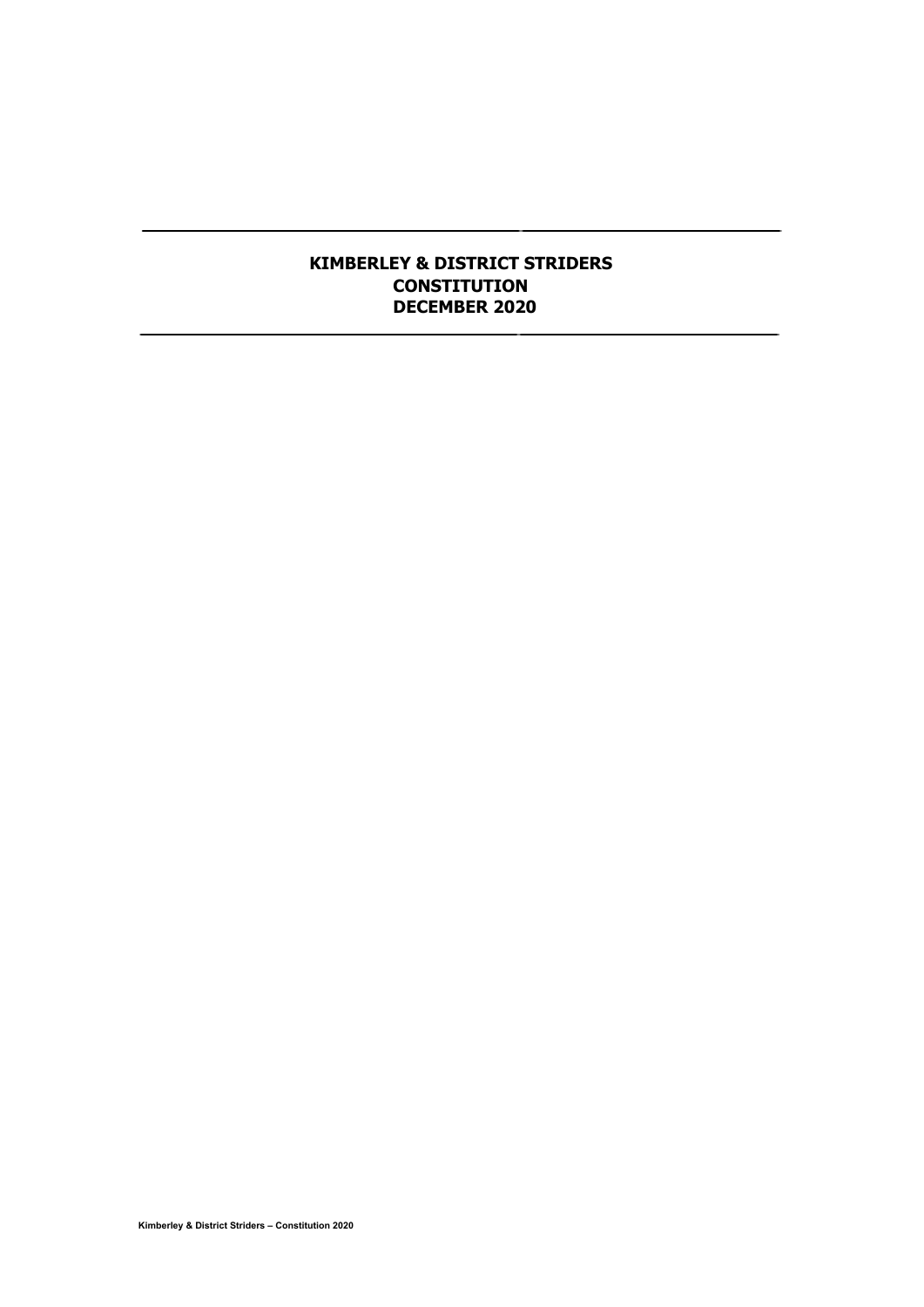# **1. Name and Colours**

The Club, established in March 1985, is called Kimberley and District Striders ("the Club").

The Club Colours are a Maroon and Grey vest. The wearing of these colours is required when competing for the Club unless the Rules of Competition of UKA or the IAAF provide otherwise.

| 2.1 |                                                                        | "the IAAF"<br>means the world governing      |
|-----|------------------------------------------------------------------------|----------------------------------------------|
|     |                                                                        | body for athletics, which at the date of     |
|     |                                                                        | adoption of these Rules is the International |
|     |                                                                        | Association of Athletics Federations;        |
|     | "the Chairman"                                                         | means the person elected from time to time   |
|     |                                                                        | the chairman of the Club in<br>be<br>to      |
|     |                                                                        | accordance with Rule 9;                      |
|     | "the Secretary"                                                        | means the person [elected] [appointed]       |
|     |                                                                        | from time to time to be the [honorary]       |
|     |                                                                        | secretary of the Club in accordance with     |
|     |                                                                        | Rule 9;                                      |
|     | "the [Honorary] Treasurer" means the person [elected] [appointed] from |                                              |
|     |                                                                        | time to time to be the [honorary] treasurer  |
|     |                                                                        | of the Club in accordance with Rule 9;       |
|     | ["the Officers"                                                        | Men's Captain; Ladies' Captain;<br>means     |
|     |                                                                        | Kit<br>Social<br>Secretary;<br>Manager;      |
|     |                                                                        | Communications Manager; Goose Fair Gallop    |
|     |                                                                        | Director; Safeguarding Officer; President;   |
|     |                                                                        | Treasurer                                    |
|     | "the Management Committee" means the committee appointed under Rule    |                                              |
|     |                                                                        | 9 to manage the Club;                        |
|     |                                                                        |                                              |
|     | "the Members"                                                          | means the members of the Club admitted       |

from time to time to membership of the Club

# **2. Definitions**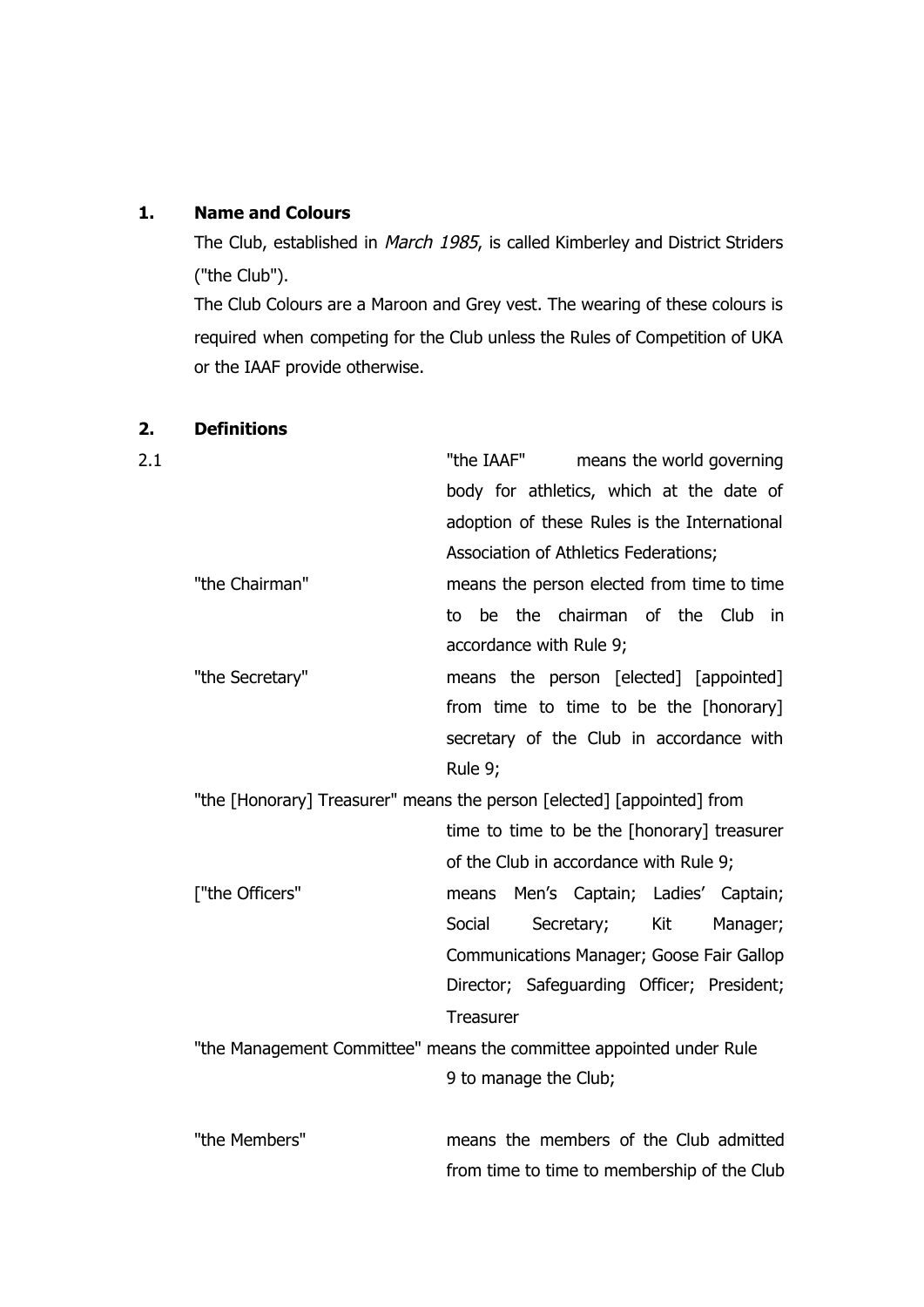in accordance with Rule 5; "National Association" the Home Country Athletics Association to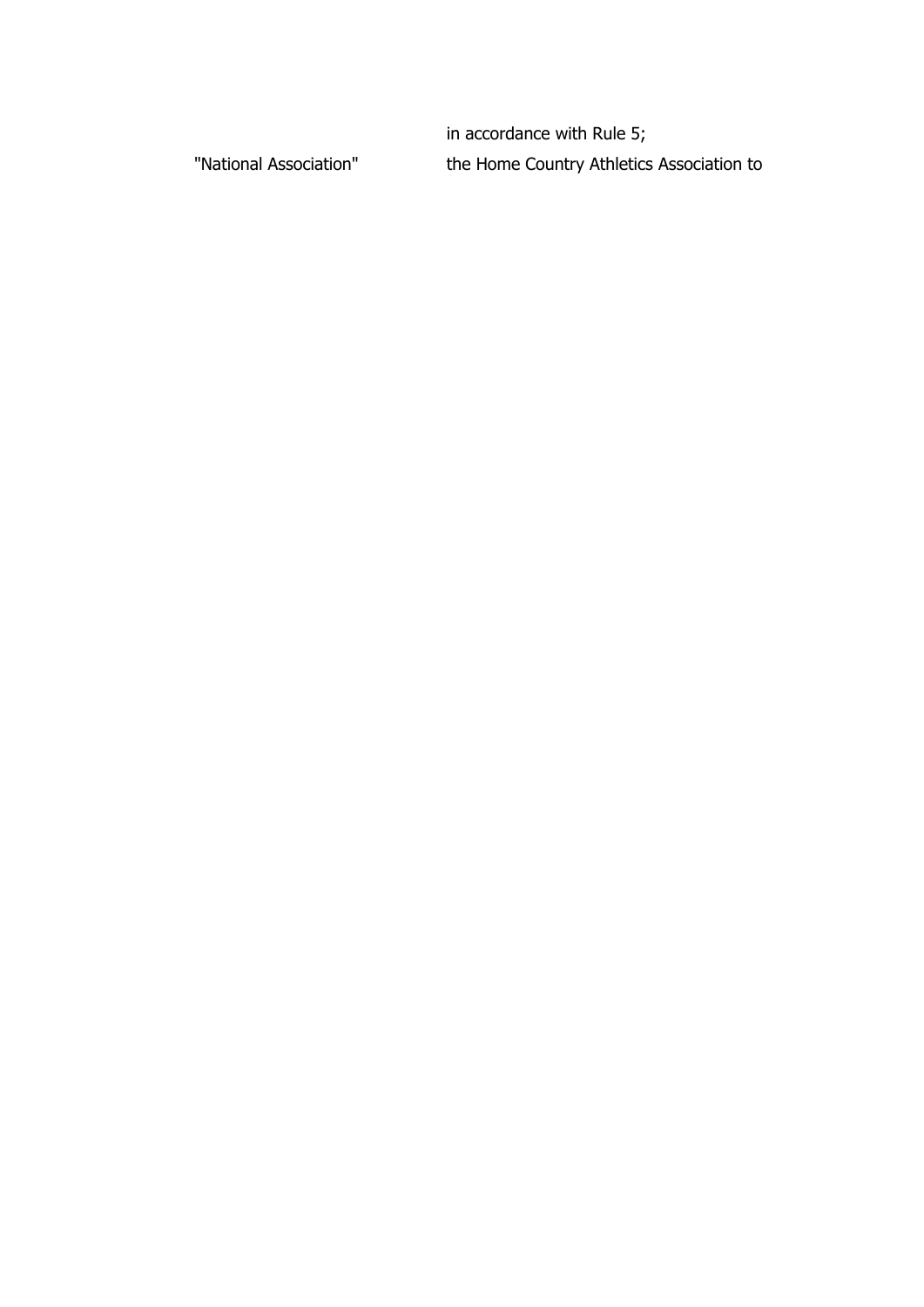which the Club is from time to time affiliated which at the date of adoption of these Rules is England Athletics; "the President" means the person elected from time to time to be the president of the Club in accordance with Rule 9; "the Trustees" means the persons appointed from time to time to be the trustees of the Club in accordance with Rule 10.6. "the UKA" means the UK Athletics Limited which is the governing body of athletics within the United Kingdom of Athletics House, Central Boulevard, Blythe Valley Park, Solihull B90 8AJ;

2.2 Words denoting the singular number include the plural number and vice versa; words denoting the masculine gender include the feminine gender; [and words denoting persons include bodies corporate (however incorporated) and unincorporated.

# **3. Objects**

The objects of the Club are:

- [(a) principally to provide facilities for athletics and generally to promote, encourage and facilitate athletics in the area of Kimberley and District and amongst the community];
- (b) to provide other ordinary benefits of an amateur sports club as set out in Schedule 18 of the Finance Act 2002 including without limitation [provision of suitably qualified coaches, coaching courses, insurance, medical treatment, post-match refreshments];
- (c) to obtain funding for the activities of the Club by collecting entrance fees, membership subscriptions, by obtaining sponsorship and other available funding;
- (d) to affiliate to UKA and the National Association;
- (e) to comply with and uphold the Rules and Regulations of the National Associate, UKA and the IAAF as amended from time to time and the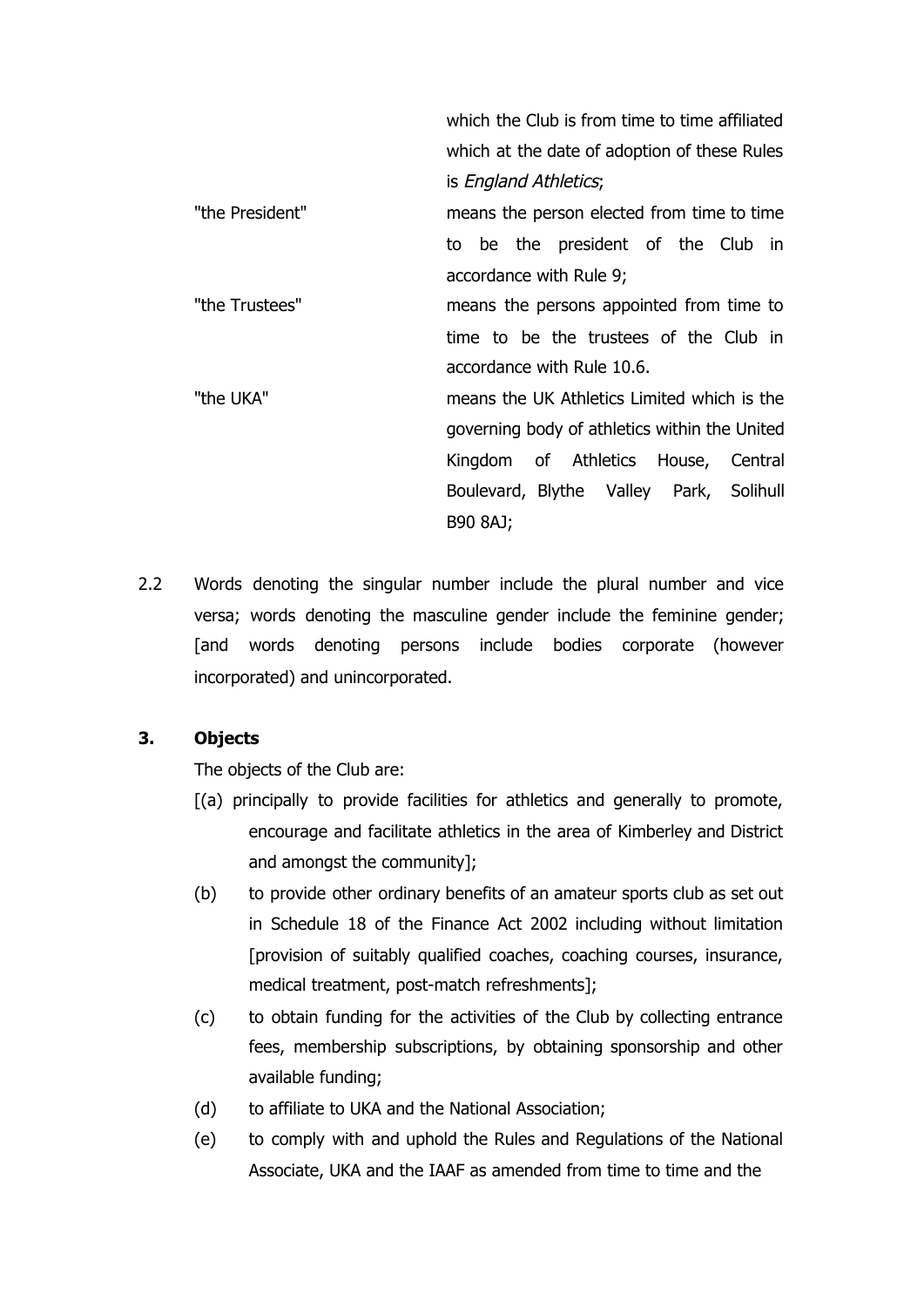rules and regulations of any body to which UKA is affiliated.

- (f) to make rules, regulations, bye-laws and standing orders concerning the operation of the Club including, without limitation, regulations concerning disciplinary procedures that may be taken against the Members;
- (g) to discipline the Members where permitted by its rules/regulations and to refer its Members to be disciplined by UKA or the National Association (as appropriate) where so required by the Rules and Regulations of UKA or the National Associate (as the case may be); and
- (h) to do all such other things as the Management Committee thinks fit to further the interests of the Club or to be incidental or conducive to the attainment of all or any of the objects stated in this Rule 3.

# **4. Application of Surplus Funds**

- 4.1 The Club is a non-profit-distributing organisation. All surpluses will be used to maintain or improve the Club's facilities and in furtherance of the Club's objects. No surplus will be distributed other than to another community amateur sports club for athletics, [to UKA for use in community-related athletics initiatives,] or to a charitable organisation, on winding-up or dissolution of the Club.
- 4.2 Nothing in Clause 4.1 shall prevent the Club from entering an agreement with a Member for his employment by the Club, provided that such arrangements are approved by the Management Committee (without the Member being present) and are agreed with the Member on an arm's length basis. [If a Member is to be employed by the Club and the person concerned is also a member of the Management Committee or a Trustee, any remuneration, salary, fees or benefit in money or money's worth paid to such Member (or someone connected to him) by the Club for discharging his duties as such must:
	- (i) be fixed having regard to the current remuneration of officers in comparable posts;
	- (ii) not exceed the general market rate for officers providing comparable services; and
	- (iii) not to any extent be determined by or conditional upon the profits or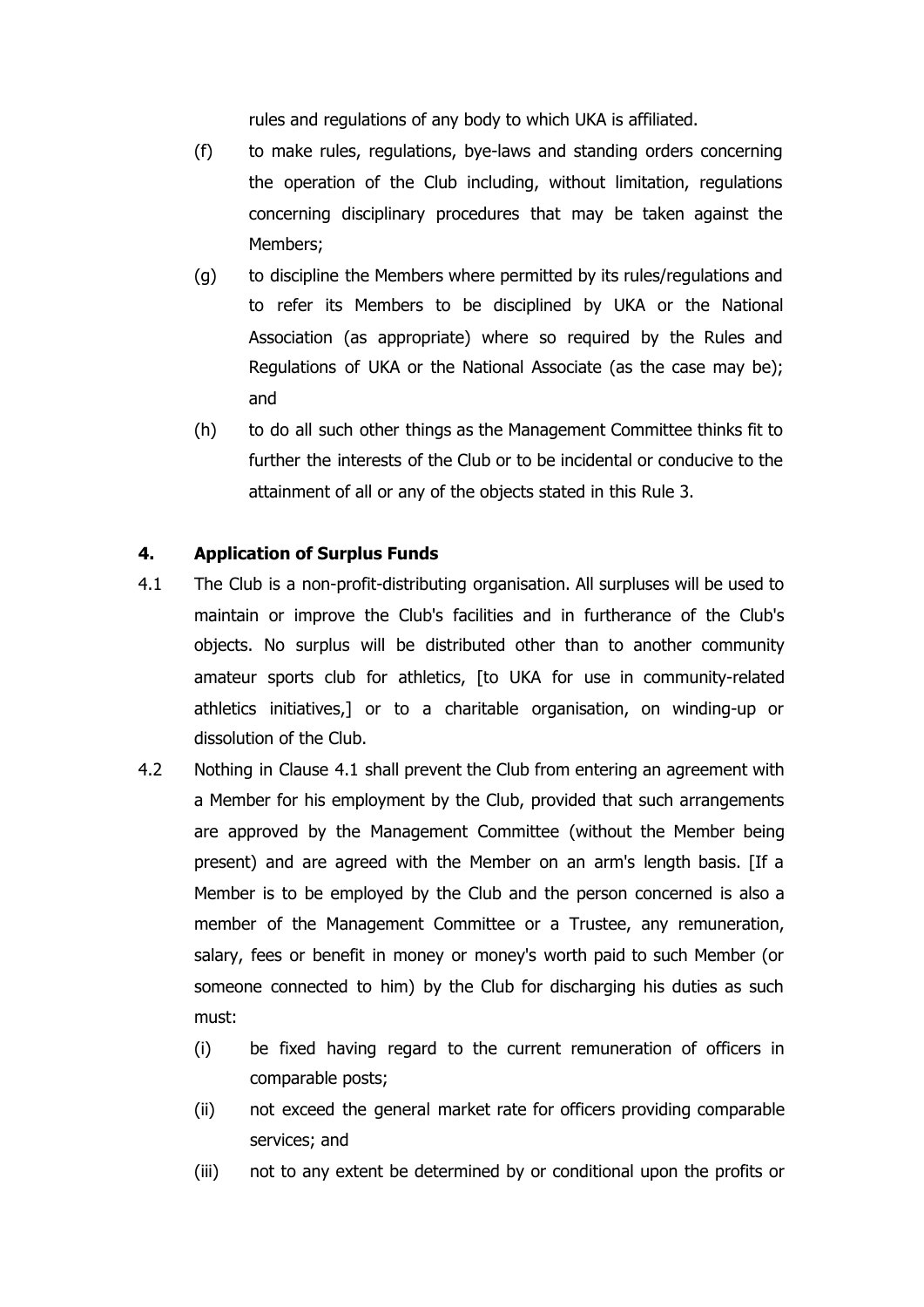losses derived from some or all of the activities of the Club or by reference to the level of the Club's gross income from some or all of its activities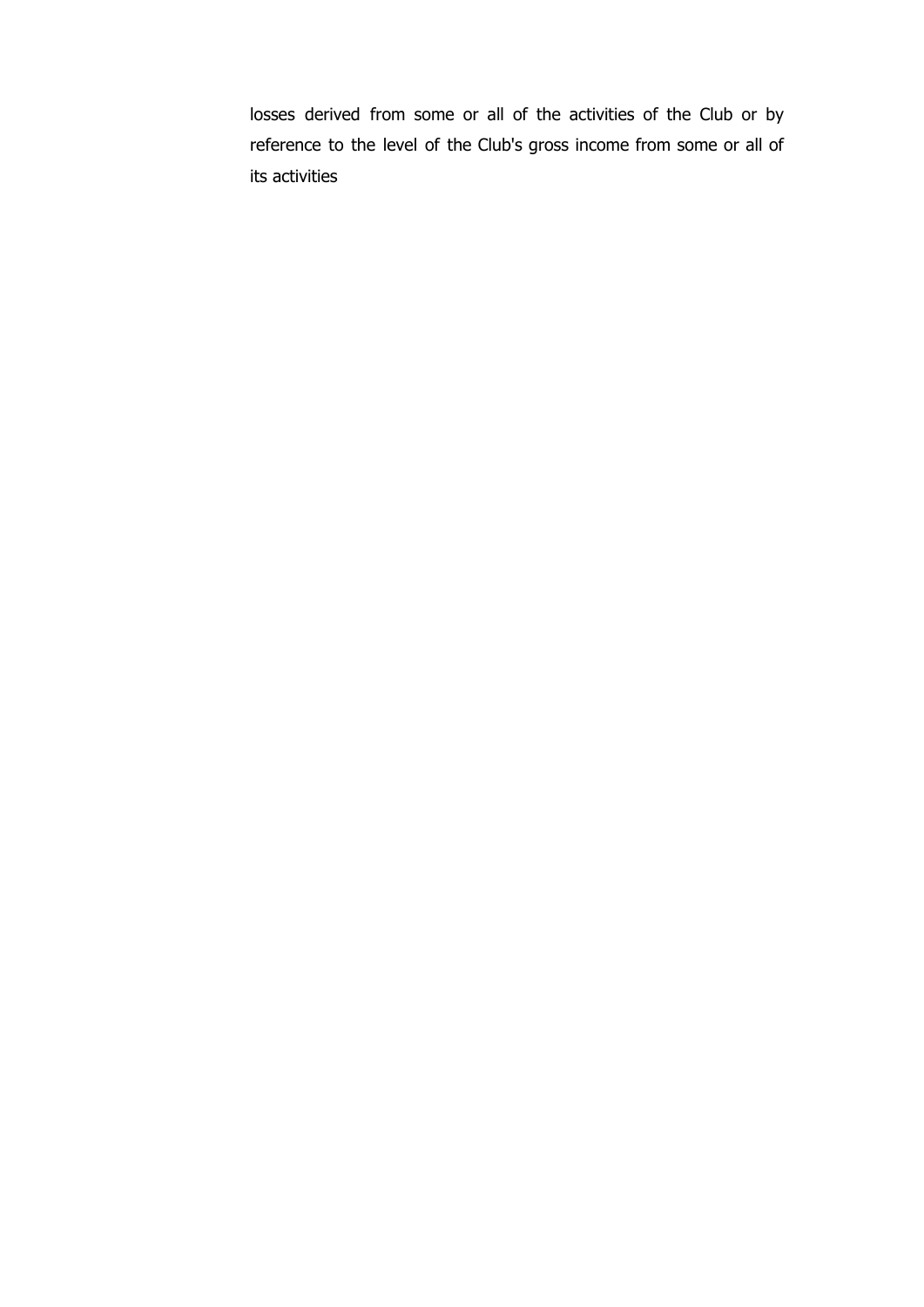Nothing herein shall prevent the Club from entering an agreement with a Member for the supply by him to the Club of goods or services, nor prevent any payment in good faith by the Club:

- (a) of interest on money lent by a Member or its officers at a commercial rate of interest;
- (b) to any officer, committee or sub-committee member of reasonable and proper out-of-pocket expenses;
- (c) of reasonable and proper rent for premises demised or let by any Member or by any officer; or
- (d) of any premium in respect of the purchase and maintenance of indemnity insurance in respect of liability for any act or default of the officers (or any of them) in relation to the Club.
- 4.3 No Member shall be paid a salary, bonus fee or other remuneration for competing for the Club.

# **5. Membership**

- 5.1 Eligibility for membership
- 5.1.1 Persons of either sex are eligible for full membership of the Club provided they are at least 18 years old. No person shall be denied membership of the Club on the grounds of race, ethnic origin, creed, colour, age, disability, sex, occupation, sexual orientation, religion, political or other beliefs.
- 5.1.2 Persons below the age of 18 may be elected as Junior Members without the right to hold office or vote at general meetings.
- 5.1.3 [The number of Members is limited to **120 ( subject to review)** due to available facilities.

## 5.2 Admission of Members

Any person who wishes to become a Member must submit an application in such form as the Management Committee shall decide. Every candidate for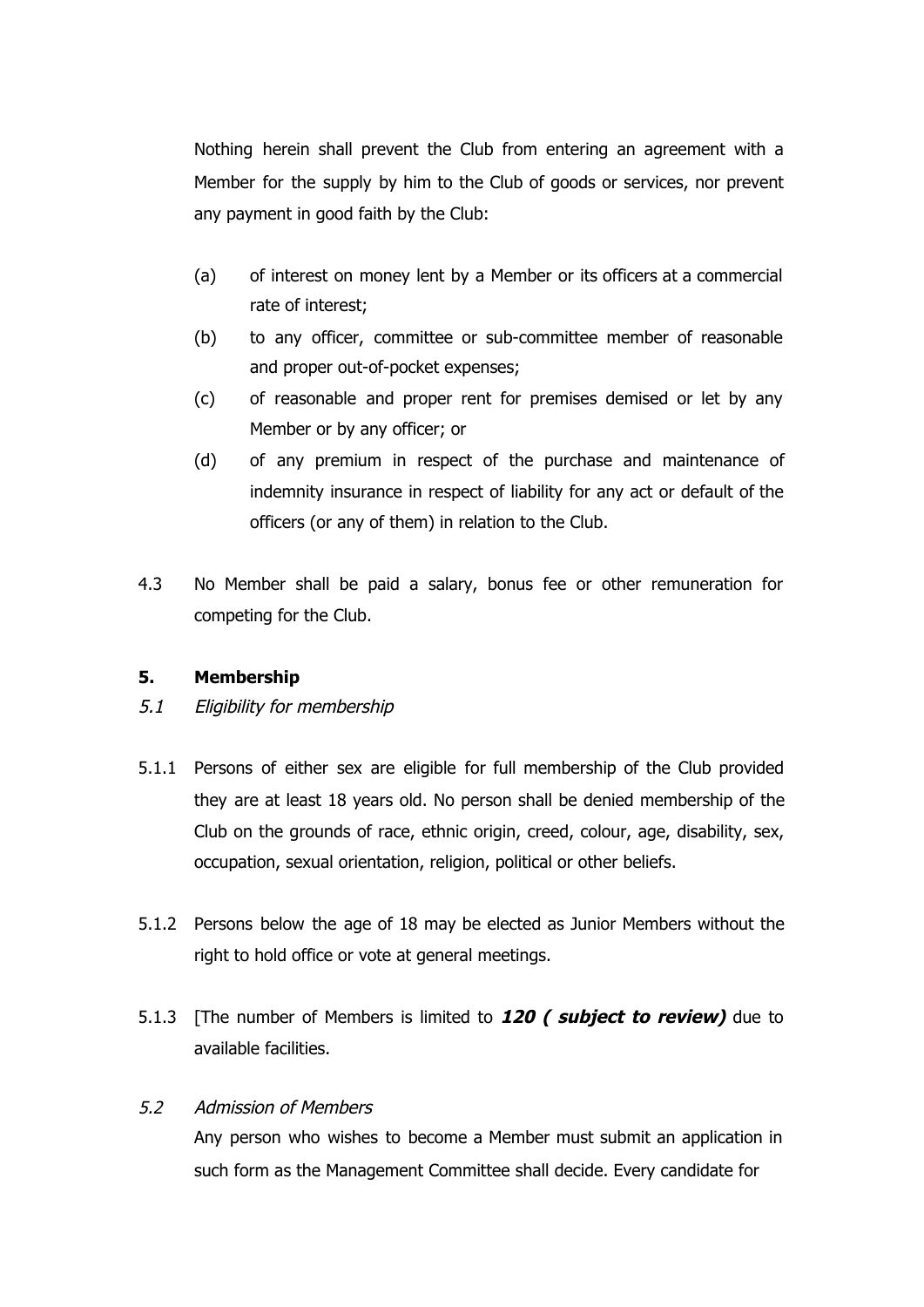membership shall be considered by the Management Committee, which shall admit that candidate to membership of the Club unless to do so would be contrary to the best interests of the sport or the good conduct and interests of the Club.

## 5.3 Classes of Members

There shall be the following classes of members for the Club: Full Member Junior Member [e.g. Student, Unemployed, Weekly]

Only Full Members shall be entitled to receive notice of, attend and vote at general meetings. The other Members shall be entitled to all the other privileges of membership other than the right to receive notice of, attend and vote at general meetings.

All Members shall be subject to these Rules and the regulations of the Club and respect the Rules for Competition as set from time to time by the IAAF.

# 5.4 Subscriptions

- 5.4.1 The entrance fee and annual subscription for each type of Member shall be determined from time to time by the Management Committee provided that the Management Committee shall ensure that the fees set by it do not preclude open membership of the Club.
- 5.4.2 The Members shall pay any entrance fee and annual subscription fees set by the Management Committee from time to time.
- 5.4.3 No candidate who has been elected a Member shall be entitled to the privileges of membership until he has paid the entrance fee (if any) and his first annual subscription.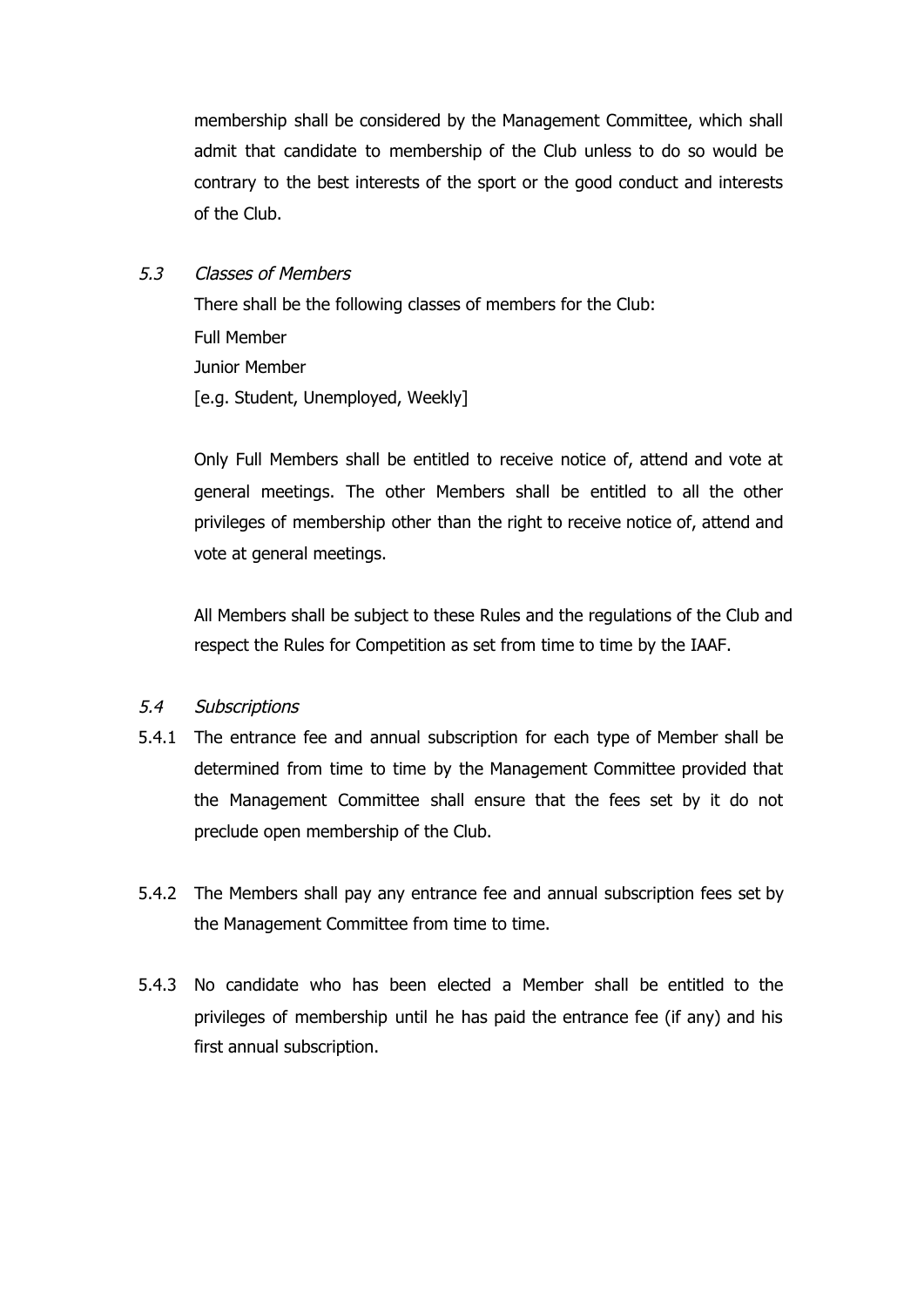- 5.4.4 Any Member whose entrance fee or subscription is not paid by such date as the Management Committee shall decide each year [more than six months in arrears] shall be deemed to have resigned his membership of the Club.
- 5.4.5 The Club shall be required to register those members as defined by the National Association, for competition purposes, as being "active members".

## **6. Resignation**

- 6.1 A Member may withdraw from membership of the Club on 2 weeks clear notice to the Club. Membership shall not be transferable in any event and shall cease immediately on death or dissolution or on the failure of the Member to comply or to continue to comply with any condition of membership set out in these Rules.
- 6.2 In line with the rules of the sport the club will only accept a resignation when satisfied that the member has cleared any debt owed to the club.
- 6.3 The member intending to resign should ensure that they comply with the Eligibility process of the sport in the event that they wish to join another affiliated Athletics Club.

## **7. Expulsion**

- 7.1 The Management Committee shall have power to expel a Member when, in its opinion, it would not be in the interests of the sport or of the Club for him to remain a Member.
- 7.2 A Member shall not be expelled unless he is given 14 days' written notice of the meeting of the Management Committee at which his expulsion shall be considered and written details of the complaint made against him.
- 7.3 The Member shall be given an opportunity to make written representations and/or to appear before the Management Committee and at any such meeting to be accompanied by a representative or friend, who may answer complaints made against the Member and to cross-examine any witnesses on behalf of the Member. The Member must not be expelled unless at least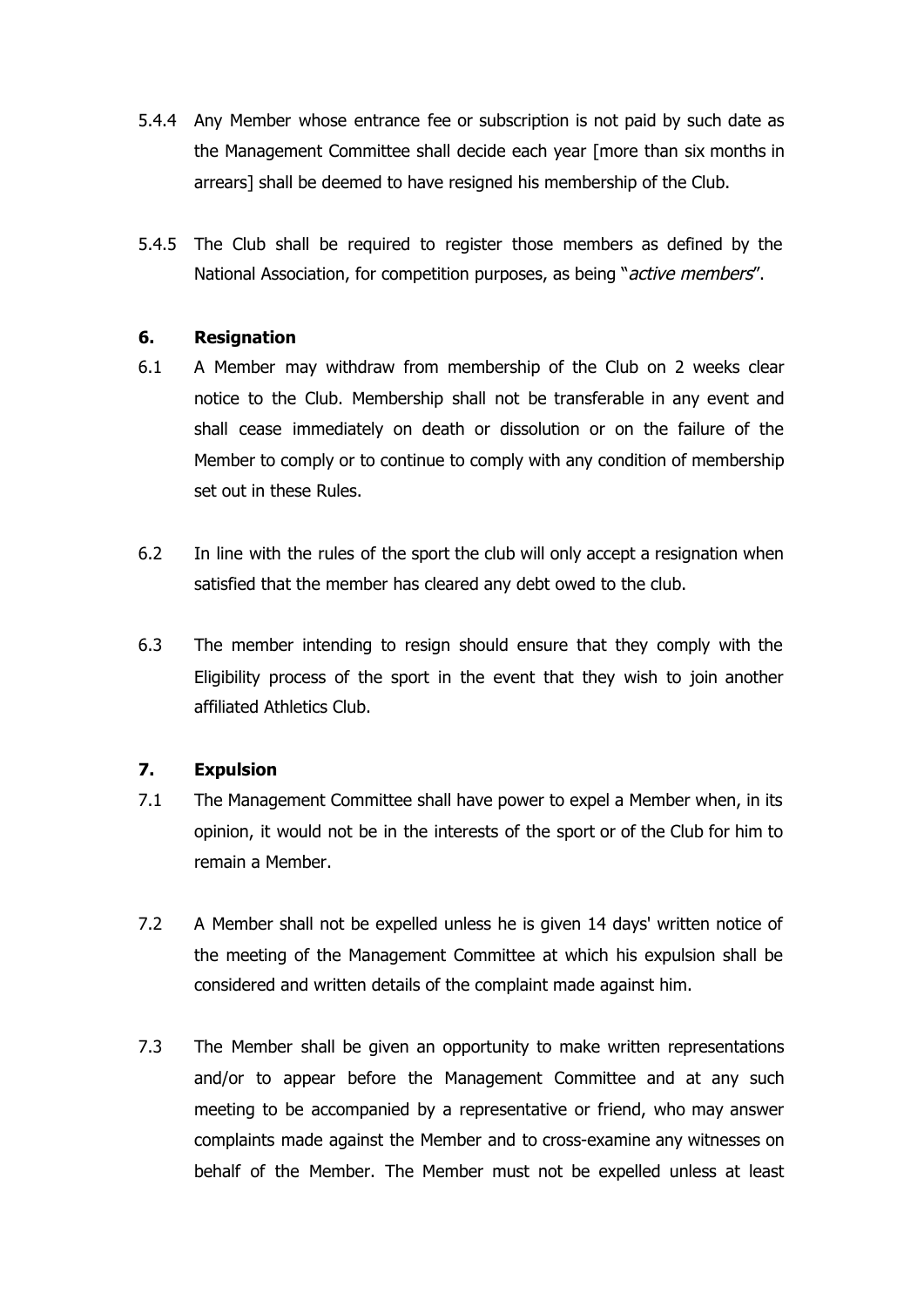two-thirds of the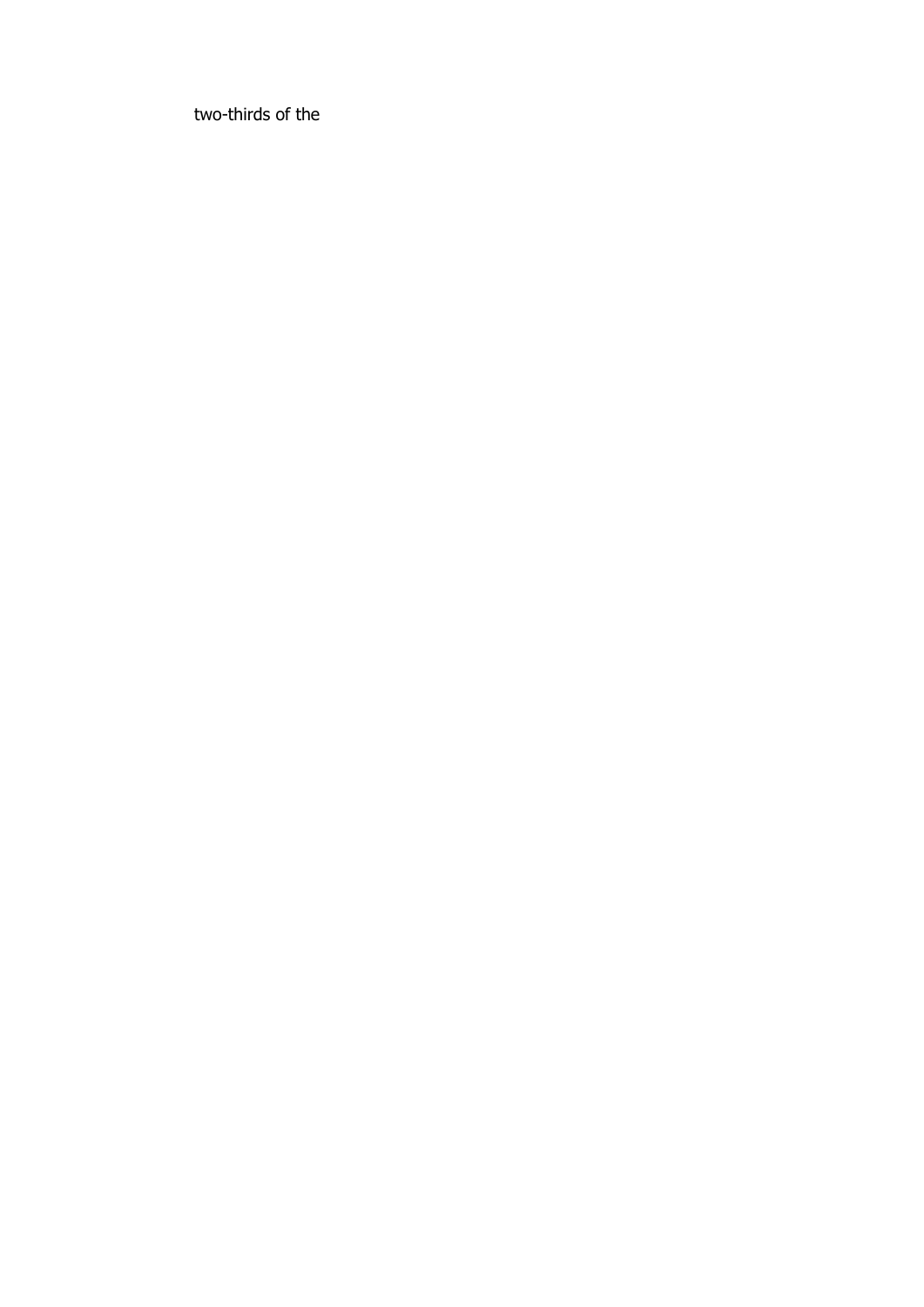Management Committee then present vote in favour of his expulsion.

7.4 The Management Committee may exclude the Member from the Club's premises until the meeting considering his expulsion has been held. For the avoidance of doubt, the Member shall be entitled to attend that meeting for the purpose of making his representations.

# **8. Effect of Resignation or Expulsion**

Any person ceasing to be a Member forfeits all rights in relation to and claims upon the Club, its property and its funds and he has no right to the return of any part of his subscription. The Management Committee may refund an appropriate part of a resigning Member's subscription if it considers it appropriate taking account of all the circumstances.

## **9. The Management Committee**

- 9.1 The Club shall be managed by a Management Committee consisting of:
	- (a) the President;
	- (b) the Chairman;
	- (c) the Secretary;
	- (d) the Treasurer;
	- (e) no more than 8 other Members elected annually at the annual general meeting. (Men's Captain, Women's Captain, Director of Goose Fair Gallop, Communications Manager, Kit Manager, Health & Safety Officer Manager, Run Coordinator, Social Secretary).
- 9.2 The Management Committee shall decide in its discretion how Members may be nominated to be members of the Management Committee and shall notify the Members accordingly.
- 9.3 Any person nominated as a member of the Management Committee must be a Full Member of not less than one years' standing.
- 9.4 If there is only one candidate nominated to fill any particular vacancy, that candidate shall be declared elected unopposed for that particular vacancy at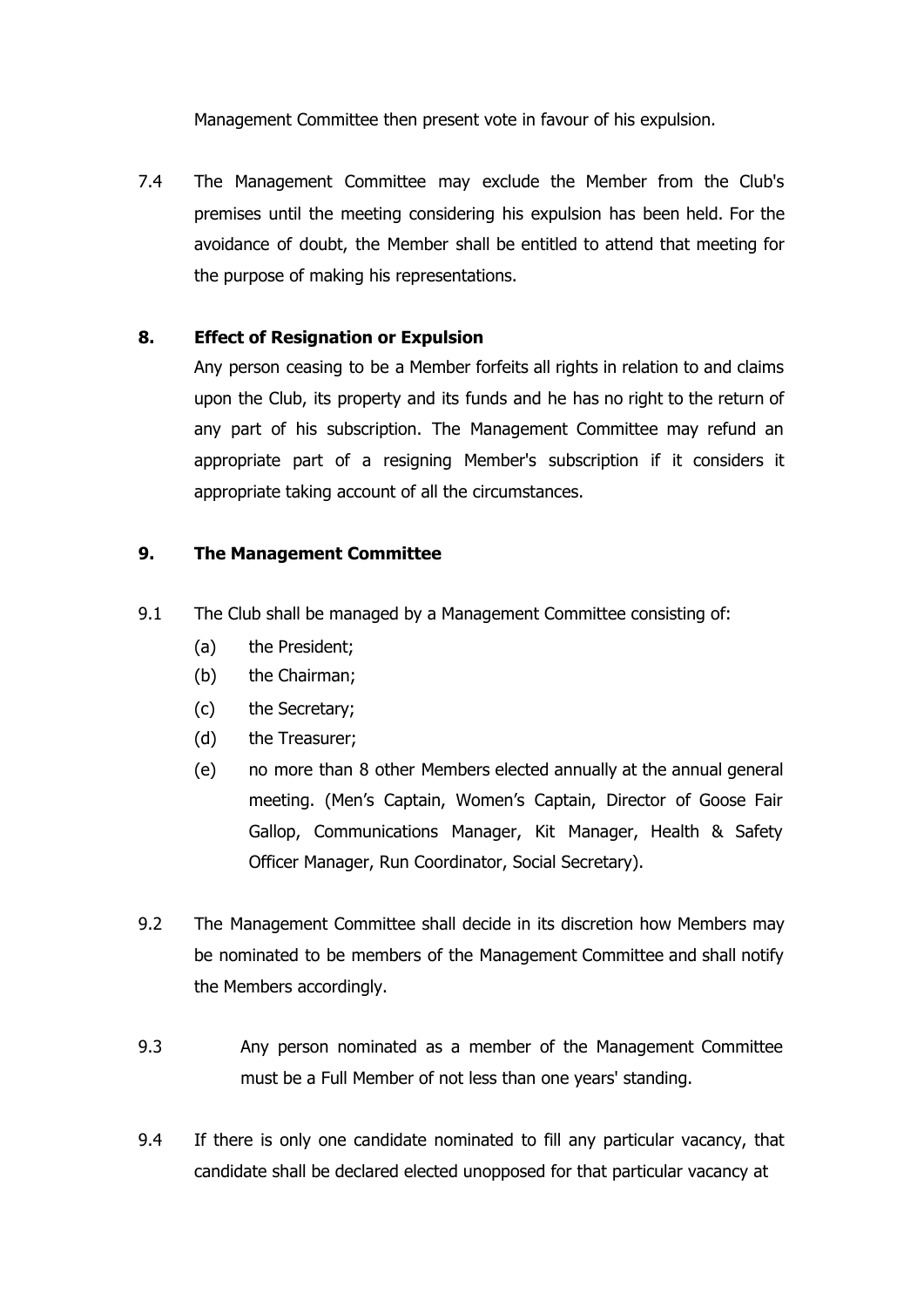the next annual general meeting. If there is more than one candidate for any particular vacancy there shall be an election at the annual general meeting for that position. In the event of a tie, the candidate to be elected shall (unless the candidates otherwise agree) be determined by lot.

- 9.5 The Management Committee shall be elected at the annual general meeting in each year, and subject to termination of office by resignation, removal or otherwise, the Members remain in office until they or their successors are reelected or elected (as the case may be) at the annual general meeting following their re-election or election (as the case may be).
- 9.6 In addition to the members elected in accordance with this Rule 9, the Management Committee may co-opt up to two further Members who shall serve until the next annual general meeting. Co-opted members shall be entitled to vote at the meetings of the Management Committee.
- **9.7** The Management Committee may appoint any Member to fill any casual vacancy on the Management Committee until the next annual general meeting when that person shall retire but shall be eligible for re-election**.**
- 9.8 Retiring members of the Management Committee may be re-elected.
- 9.9 A member of the Management Committee shall be deemed to have vacated office if:
	- (a) he becomes bankrupt or makes any arrangement or composition with his creditors generally; or
	- (b) the Committee reasonably believes that he or she has become incapable by reason of illness or injury of managing and administering his or her own affairs and it decides to remove him or her from office; or
	- (c) he resigns his office by notice to the Club; or
	- (d) he shall without sufficient reason for more than [three] consecutive meetings of the Management Committee have been absent without permission of the Management Committee and the Management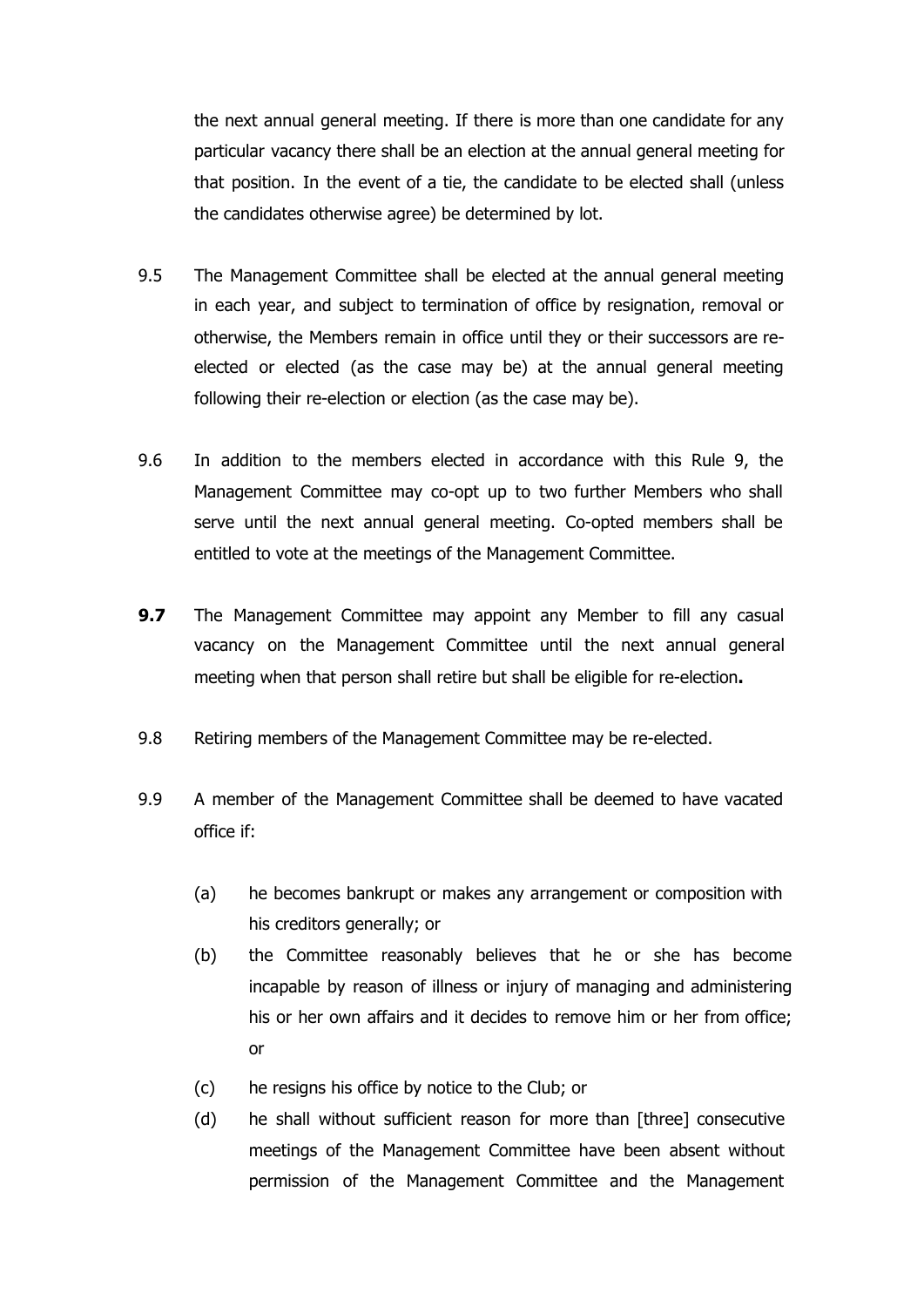Committee resolves that his office be vacated; or

- (e) he is suspended from holding office or from taking part in any activity relating to the administration or management of the Club by a decisionof the Constituent Body or the RFU; or
- (f) he is requested to resign by not less than two-thirds of the other Management Committee members acting together.

#### **10. Proceedings of the Management Committee**

- 10.1 Management Committee meetings shall be held as often as the Management Committee thinks fit provided that there shall not be less than six meetings each year. The quorum for such meetings shall be four. The Chairman and the Secretary shall have discretion to call emergency meetings of the Management Committee if they consider it to be in the interests of the Club. The Secretary shall give all the members of the Management Committee not less than seven days' notice of a meeting.
- 10.2 The Chairman, (or if he/she is not present the Secretary) shall be the chairman of the Management Committee. Unless he is unwilling to do so, the Chairman shall preside at every meeting of the Management Committee at which he is present. But if there is no person holding that office, or if the Chairman is unwilling to preside or is not present within five minutes after the time appointed for the meeting, the Secretary shall preside. If there is no Secretary or if he is unwilling to preside, of if he is not present within five minutes after the time appointed for the meeting, the members of the Management Committee present may appoint one of their number to be chairman of the meeting.
- 10.3 Decisions of the Management Committee shall be made by a simple majority and in the event of an equality of votes the Chairman (or the acting chairman of that meeting) shall have a casting or additional vote.
- 10.4 The Management Committee may from time to time appoint from among its number such sub-committees as it considers necessary and may delegate to them such of the powers and duties of the Management Committee as the Management Committee may determine. All sub-committees shall periodically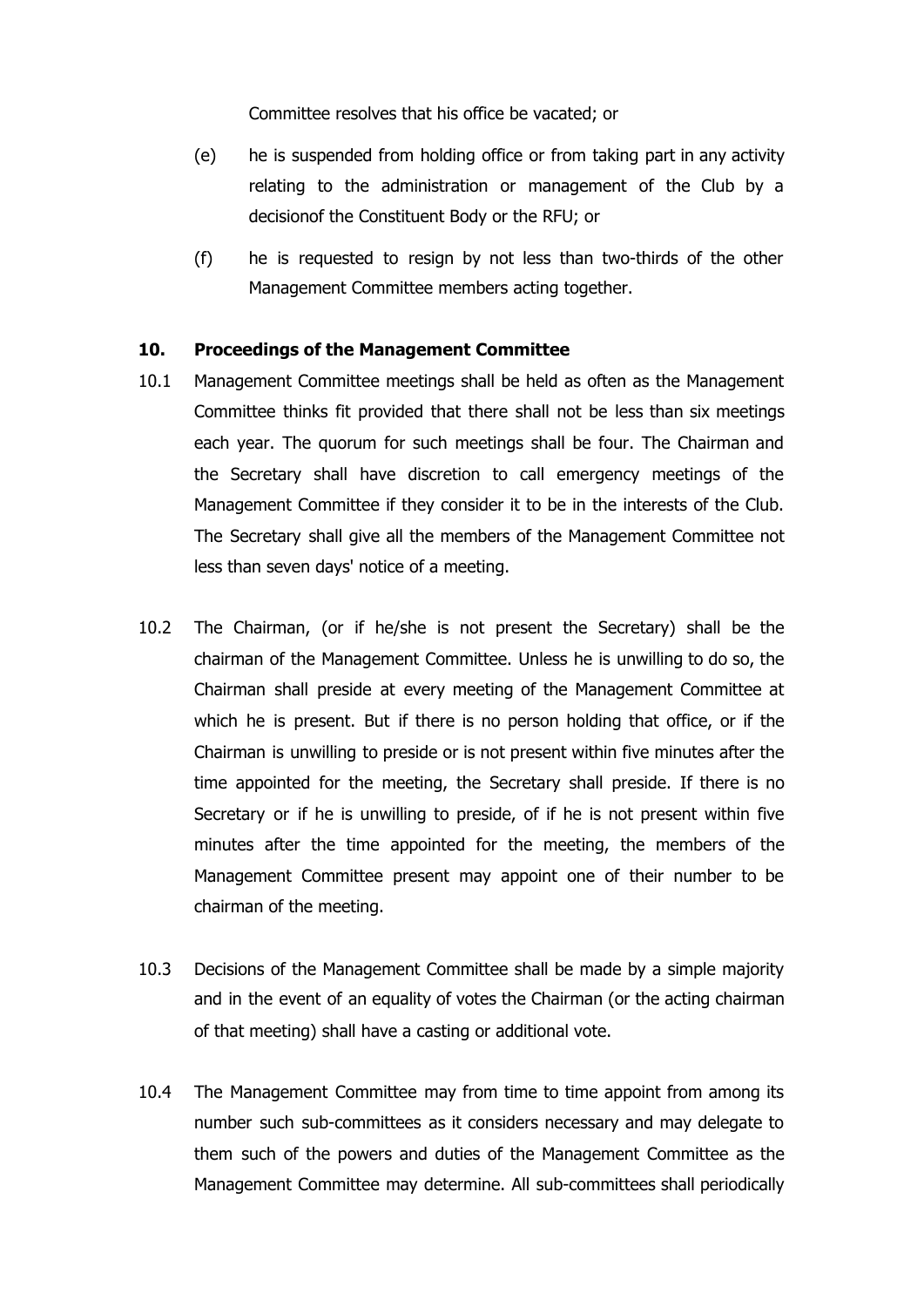report their proceedings to the Management Committee and shall conduct their business in accordance with the directions of the Management Committee.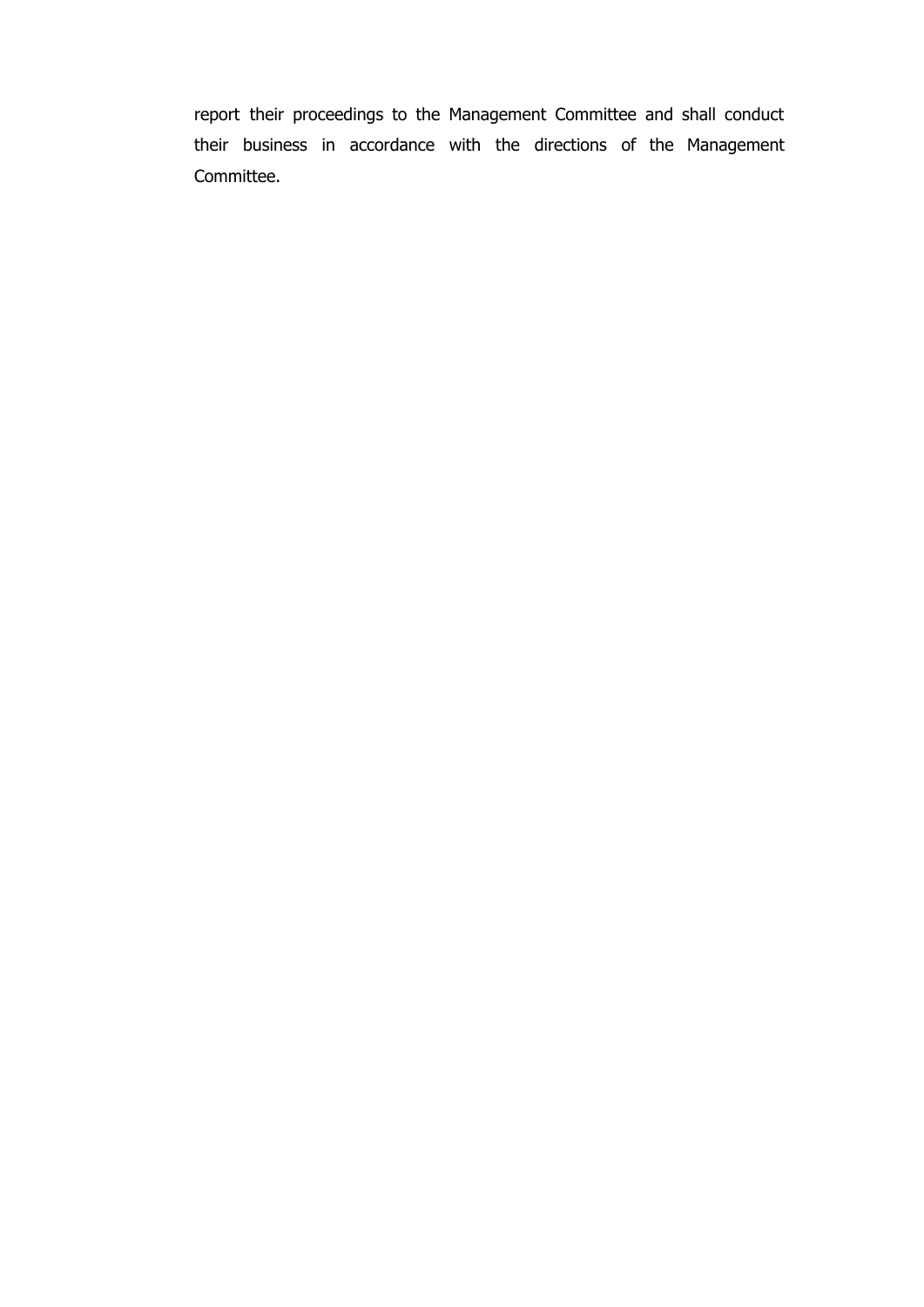- 10.5 The Management Committee shall be responsible for the management of the Club and shall have the sole right of appointing and determining the terms and conditions of service of employees of the Club. The Management Committee shall have power to enter into contracts for the purposes of the Club on behalf of all the Members.
- 10.6.1 The Trustees of the Club shall be appointed from time to time as necessary by the Club in general meeting from among the Members who are willing to be so appointed. A Trustee shall hold office during his life, or until he shall resign by notice in writing given to the Management Committee or until a resolution removing him from office shall be passed at a general meeting by a majority comprising two-thirds of the Members present and voting.
- 10.6.2 All property of the Club including land and investments, shall be held by the Trustees for the time being, in their own names so far as necessary and practicable, for the use and benefit of the Club. On the death, resignation or removal from office of a Trustee, the Management Committee shall take steps to procure the appointment by the Club in general meeting of a new Trustee in his place; and shall as soon as possible thereafter take lawful and practicable steps to procure the vesting of all Club property into names of the Trustees as constituted after the said appointment. The Trustees shall in all respects act, in regard to any property of the Club held by them, in accordance with the directions of the Management Committee; and shall have power to sell, lease, mortgage or pledge any Club property for the purpose of raising or borrowing money for the benefit of the Club in compliance with the Management Committee's directions. But no purchaser, lessee or mortgagee shall be concerned to enquire whether any such direction has been given.
- 10.7 The number of Trustees shall not be more than [four] or less than two.
- 10.8 The members of the Management Committee shall be entitled to an indemnity out of the assets of the Club for all expenses and other liabilities properly incurred by them in the management of the affairs of the Club.
- 10.9 Any member of the Management Committee may participate in a meeting of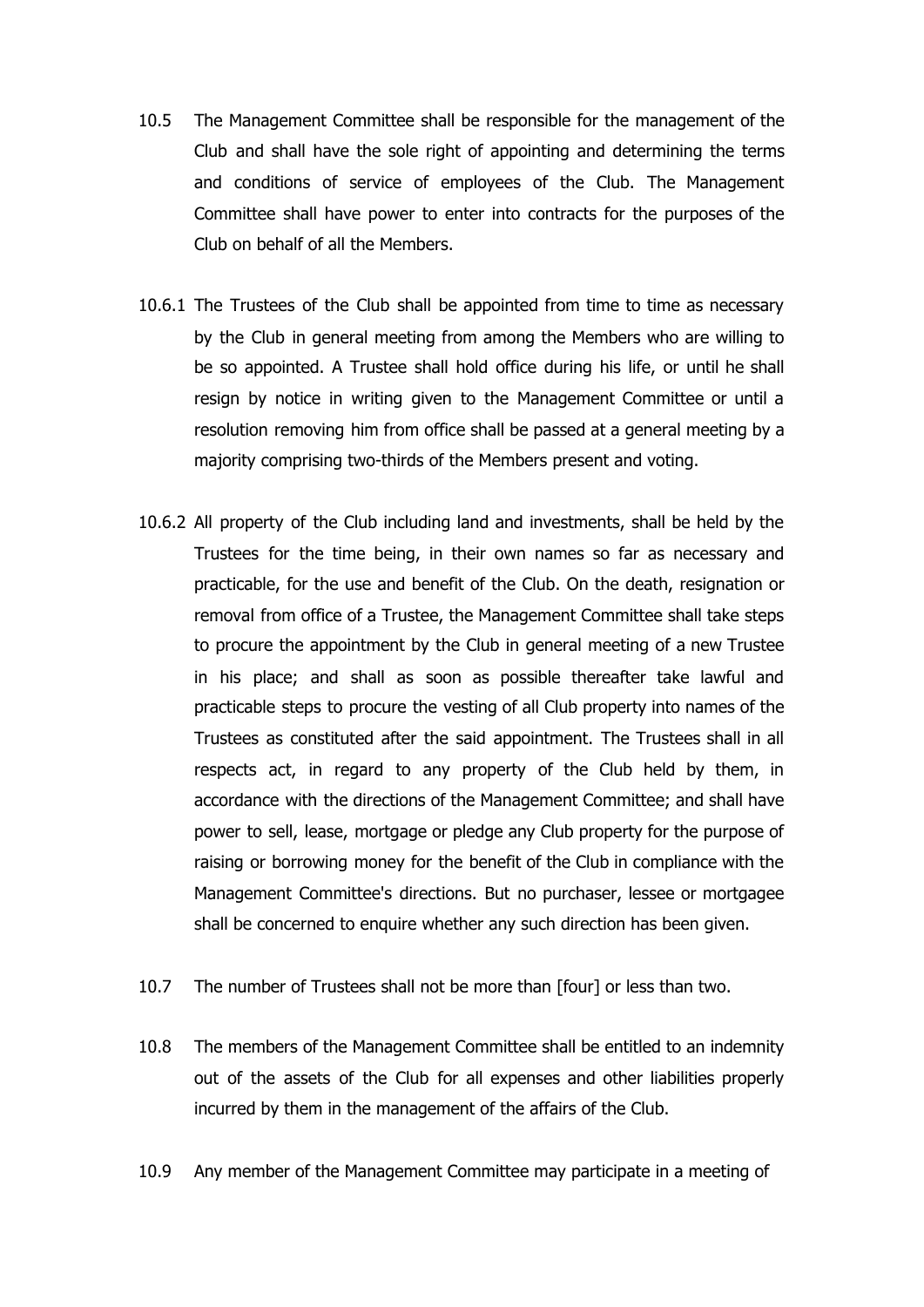the Management Committee by way of video conferencing or conference telephone or similar equipment which allows every person participating to hear and speak to one another throughout such meeting. A person so participating shall be deemed to be present in person at the meeting and shall accordingly be counted in the quorum and be entitled to vote. Such a meeting shall be deemed to take place where the largest group of those participating is assembled or, if there is no such group, where the chairman of the meeting is.

# **11. Annual general meeting**

- 11.1 The annual general meeting of the Club shall be held at such time as the Management Committee shall decide each year to transact the following business:
	- (a) to receive the Chairman's report of the activities of the Club during the previous year;
	- (b) to receive and consider the accounts of the Club for the previous year, the auditor's report on the accounts and the Treasurer's report as to the financial position of the Club;
	- (c) to remove and elect the auditor or confirm that he remain in office;
	- (d) to elect the members of the Management Committee;
	- (e) to decide on any resolution which may be duly submitted in accordance with Rule 11.2 below; and
	- (f) to deal with any special matters which the Management Committee desires to bring before the membership.
- 11.2 Notice of any resolution proposed to be moved at the annual general meeting shall be given in writing to the Secretary not less than 28 days before the meeting.
- 11.3 No period greater than fifteen months shall elapse between one annual general meeting and the next.

# **12. Extraordinary general meetings**

An extraordinary general meeting may be called at any time by the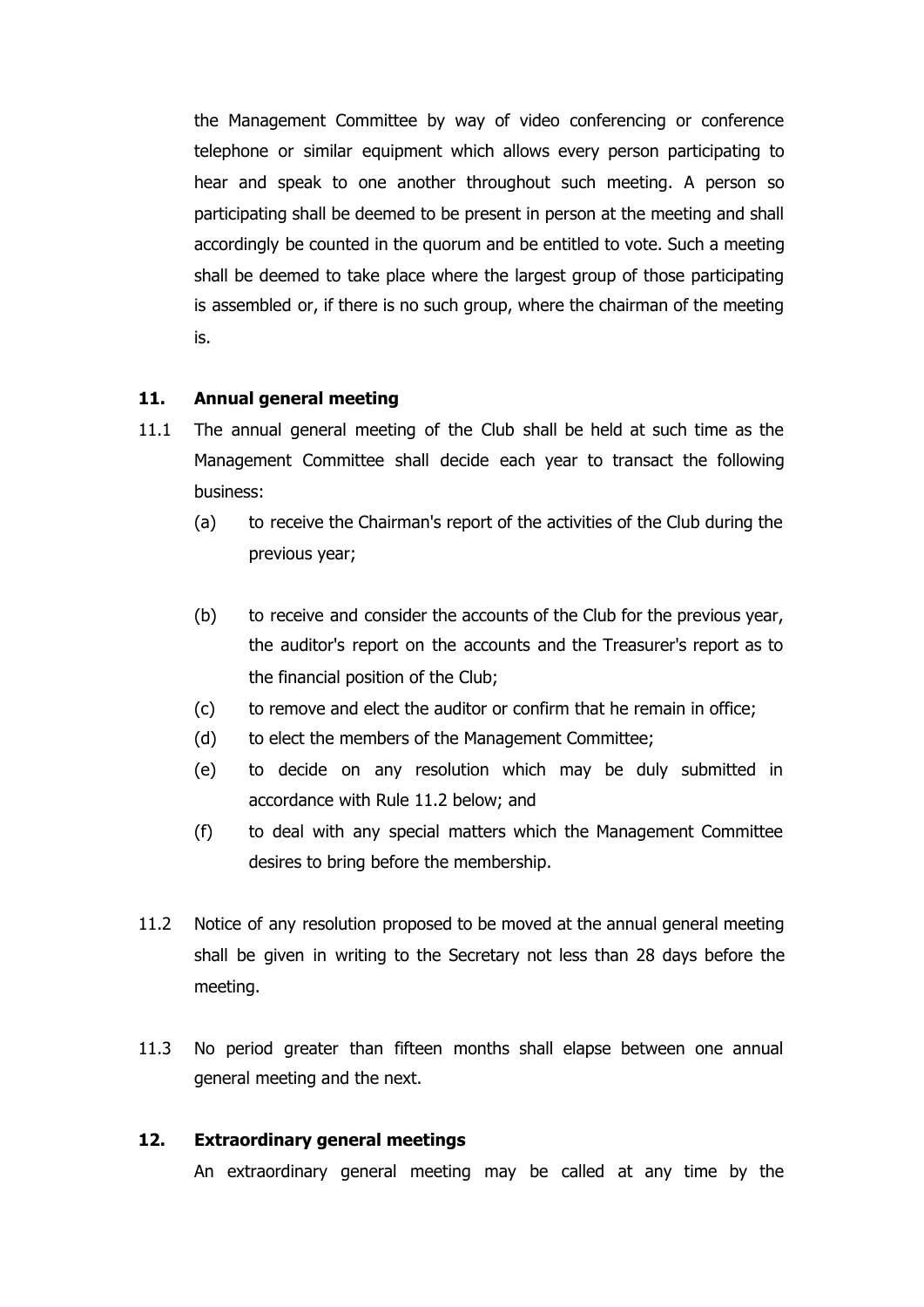Management Committee and shall be called within [21] days of receipt by the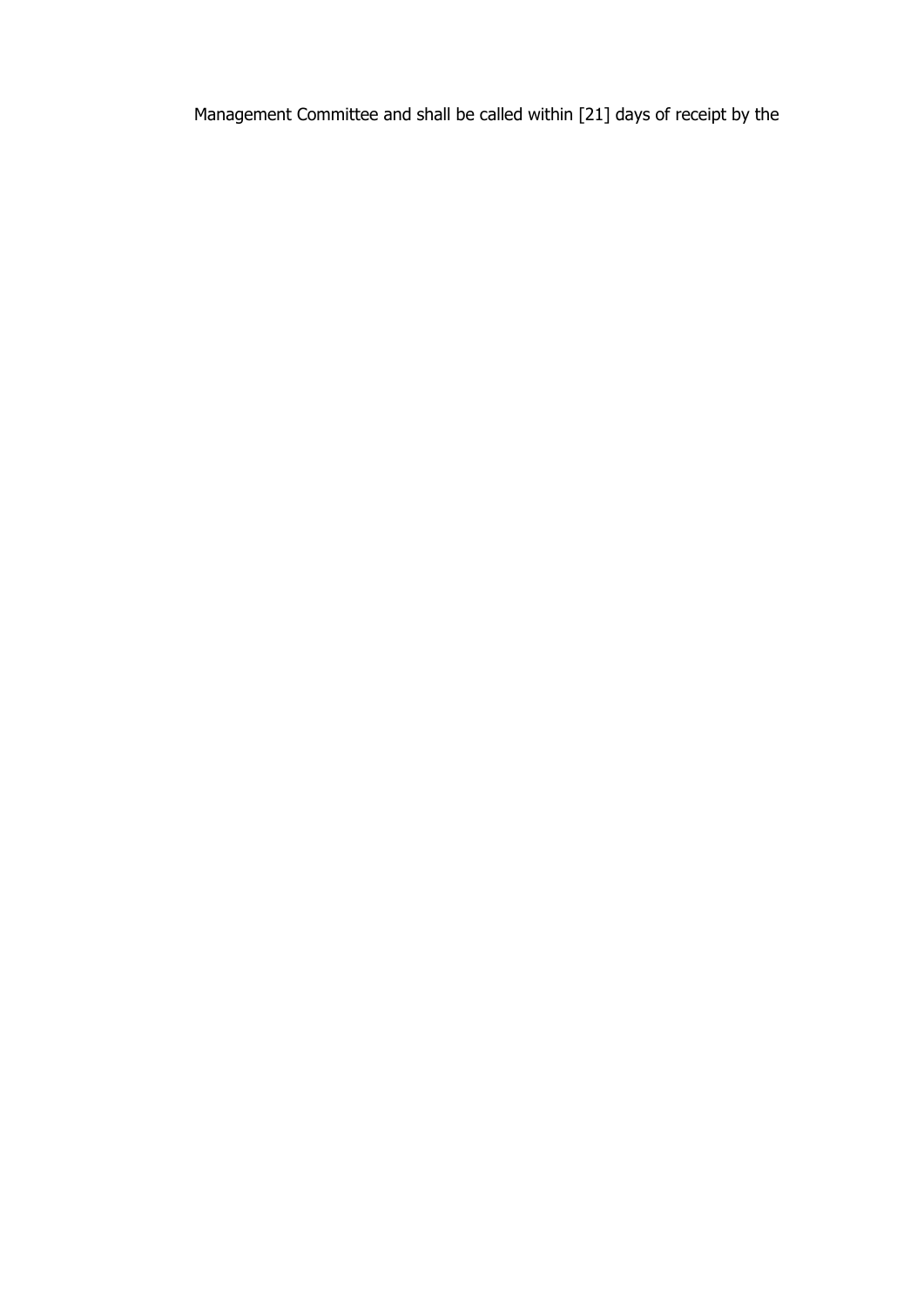Secretary of a requisition in writing signed by not less than four Members stating the purposes for which the meeting is required and the resolutions proposed.

## **13. Procedures at the annual and extraordinary general meetings**

- 13.1 The Secretary shall send to each Member at his last known address written notice of the date of the general meeting together with the resolutions to be proposed at least [21] days before the meeting.
- 13.2 The quorum for the annual and extraordinary general meetings shall be five Members [or one-tenth of the membership of the Club (whichever is the greater number).
- 13.3 The Chairman, (or if he/she is not present, the Secretary) shall preside at all meetings of the Club but if he is not present within [15] minutes after the time appointed for the meeting or has signified his inability to be present at the meeting, the Members present [and entitled to vote] may choose one of the other members of the Management Committee present to preside and if no other member of the Management Committee is present or willing to preside the Members present [and entitled to vote] may choose one of their number to be chairman of the meeting.
- 13.4 Each Full Member present shall have one vote and resolutions shall be passed by a simple majority of those Members present and voting. [In the event of an equality of votes the chairman of the meeting shall have a casting or additional vote.]
- 13.5 The Secretary, or in his absence a member of the Management Committee, shall take minutes at annual and extraordinary general meetings.
- 13.6 There shall be no right for a Member to vote by proxy. No person may represent more than one Member.

# **14. Guests**

14.1 Any Member may introduce guests to the Club, and any athlete, coach, other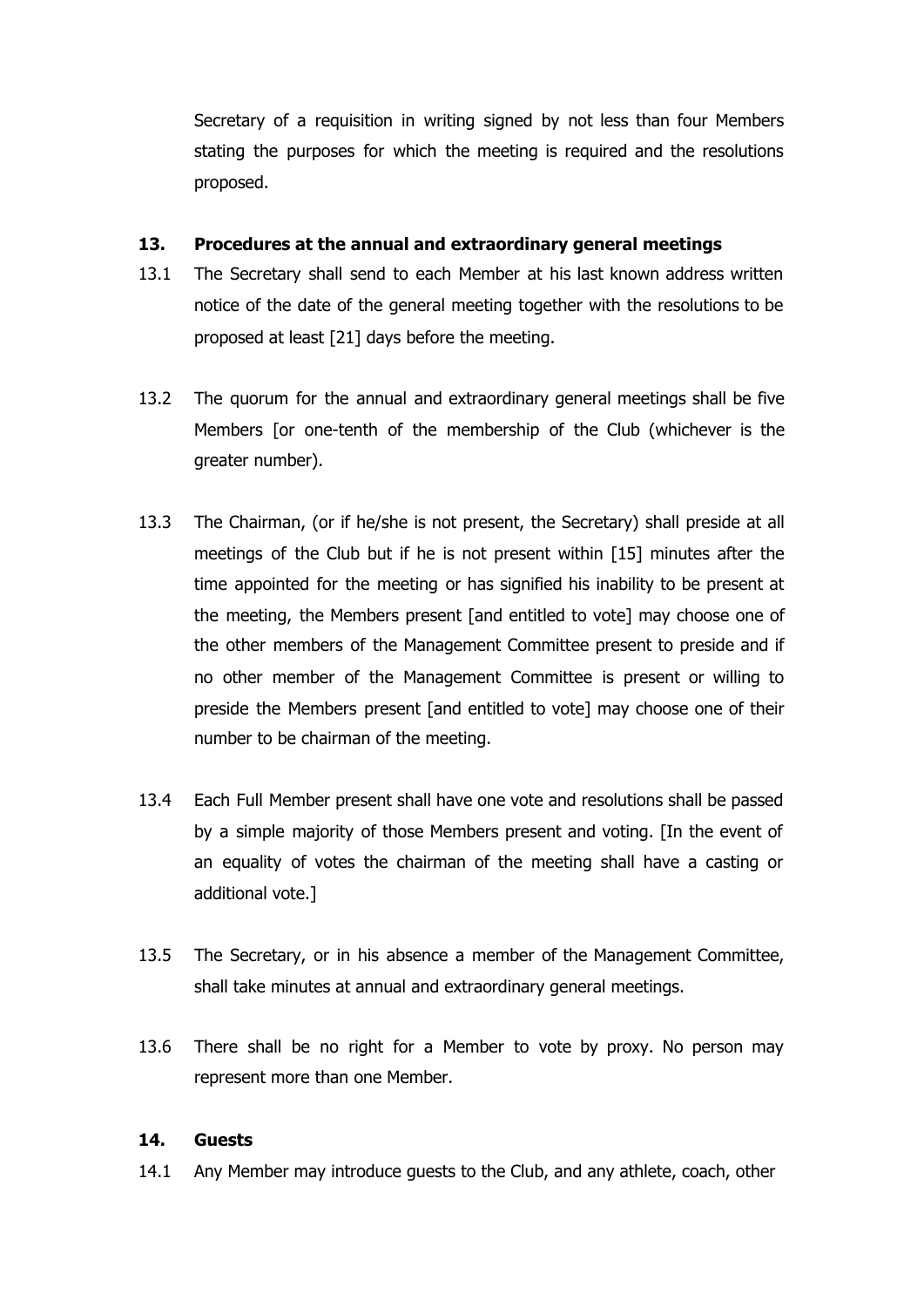team representative, match official or spectator attending the Club's premises (by invitation of the Club) who is not a Member shall be a guest of the Management Committee, provided that no one whose application for membership has been declined or who has been expelled from the Club may be introduced as a guest.

- 14.2 A Member introducing a guest and any person introduced as a guest of the Management Committee in accordance with Rule 16.1 must enter the name and address of the guest together with the name of the introducer in a book which must be kept on the Club's premises.
- 14.3 No one may be admitted as a guest on more than four occasions in any calendar year.

## **15. Alteration of the rules**

15.1 These Rules may be altered by resolution at an annual or extraordinary general meeting provided that the resolution shall not be passed unless carried by a majority of at least two-thirds of the Members present and voting at the general meeting, the notice of which contains particulars of the proposed alteration or addition.

#### **16. Regulations and Standing Orders**

The Management Committee shall have power to make, repeal and amend such regulations and standing orders as it may from time to time consider necessary for the wellbeing of the Club. Such regulations and standing orders and any repeals or amendments to them shall have effect until set aside by the Management Committee.

#### **17. Finance**

17.1 All moneys payable to the Club shall be received by the person authorised by the Management Committee to receive such moneys and shall be deposited in a bank account in the name of the Club. No sum shall be drawn from that account except by cheque signed by two of the three signatories who shall be the Chairman, Secretary and Treasurer. Any moneys not required for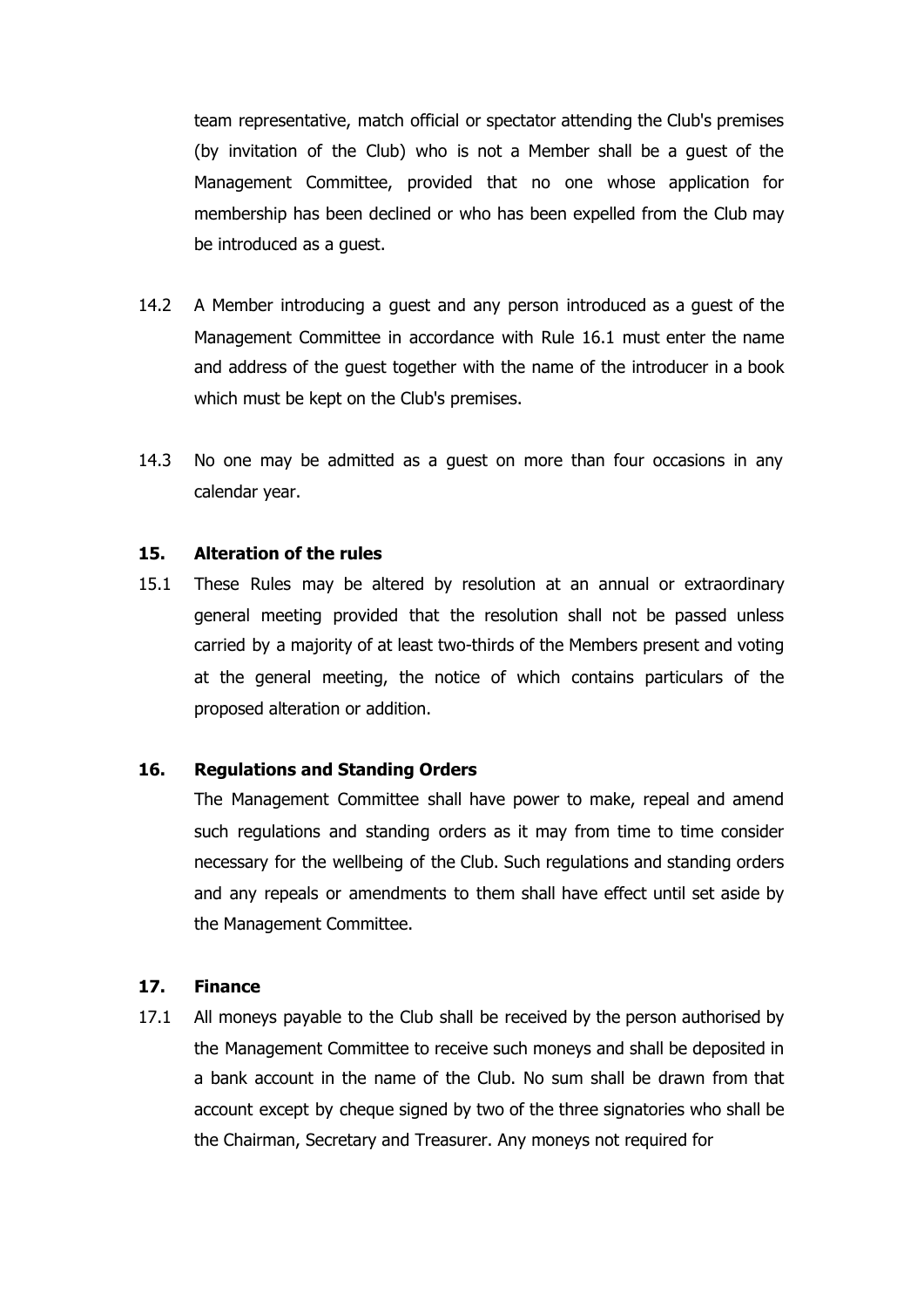immediate use may be invested as the Management Committee in its discretion thinks fit.

- 17.2 Subject to Rule 24.3, the income and property of the Club shall be applied only in furtherance of the objects of the Club and no part thereof shall be paid by way of bonus, dividend or profit to any Member.
- 17.3 The Management Committee shall have power to authorise the payment of remuneration and expenses to any Officer, member of the Management Committee, Member or employee of the Club and to any other person or persons for services rendered to the Club, [provided that any payment to any officer of the Club shall comply with Rule 4.2].
- 17.4 The financial transactions of the Club shall be recorded in such manner as the Management Committee thinks fit by the Treasurer.
- 17.5 Full accounts of the financial affairs of the Club shall be prepared each year. [These accounts shall be duly audited by the auditors.] The accounts must be made available to every Member when notice concerning the annual general meeting is given.

## **18. Borrowing**

- 18.1 The Management Committee may borrow a maximum total amount of £200 on behalf of the Club for the purposes of the Club from time to time at its own discretion and with the sanction of a general meeting any further money above that sum.
- 18.2 When so borrowing, the Management Committee shall have power to raise in any way any sum or sums of money and to raise the repayment of any sum or sums of money in such manner on such terms and conditions as it thinks fit provided that in the event that the repayment of any sum or sums is to be secured (in particular by mortgage of or charge upon, or by the issue of debentures charged upon all or any part of the property of the Club) the grant of such security must be approved by the Club at a general meeting).